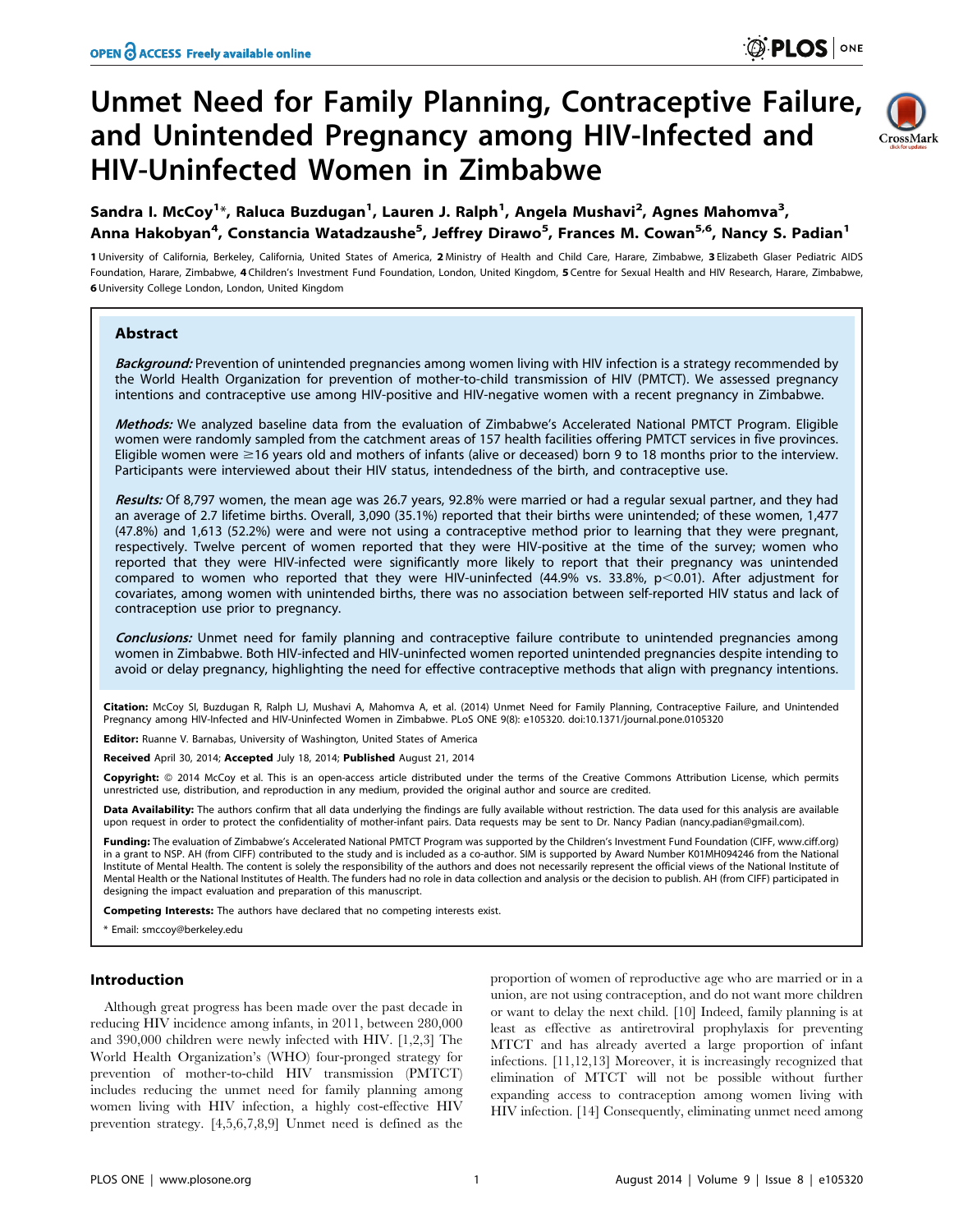all women has been identified as a target towards the elimination of new HIV infections among children by 2015. [15].

Expanding women's access to and uptake of family planning requires that the available contraceptive methods allow women to optimally align their choice of contraceptive method with their reproductive intentions. For example, although short-acting methods such as oral contraceptives and injectables are the most common in sub-Saharan Africa (SSA), [10] long-acting and permanent methods are more effective under ''typical use'' conditions, as they eliminate the need for product adherence and have higher continuation rates. [16,17] However, despite these benefits, long-acting methods are neither widely used nor available in SSA; consequently, contraceptive failure rates could be high even when unmet need is apparently low, given poor adherence to short-acting methods that require daily or quarterly adherence. [18] Access to a variety of contraceptive options is also critical for HIV-infected women who many change their childbearing plans in response to learning their HIV-positive status. [19].

We retrospectively assessed pregnancy intentions and contraceptive use among HIV-positive and HIV-negative women with a recent birth in Zimbabwe, a priority country in the Global Plan towards the elimination of new HIV infections among children by 2015 and keeping their mothers alive. [20] Maternal mortality in Zimbabwe increased at least 28% from 1990 to 2010, [21,22] with nearly 39% of all maternal deaths being related to HIV/AIDS, warranting further research on women's access to and demand for family planning. [22] Thus, our objectives were: 1) to understand the frequency of unintended and mistimed pregnancy among women in Zimbabwe; 2) to examine heterogeneity in the frequency of unintended and mistimed pregnancy by HIV serostatus; and 3) to determine, among women with unintended pregnancies, whether HIV serostatus is associated with the use of contraception.

#### Methods

We analyzed baseline data from the impact evaluation of Zimbabwe's Accelerated National PMTCT Program. The accelerated program was initiated in 2011 by the Zimbabwe Ministry of Health and Child Care (MoHCC) and was based on the 2010 WHO PMTCT guidelines. [23] Financial support for the accelerated program was mostly provided by the Children's Investment Fund Foundation with Elizabeth Glaser Pediatric AIDS Foundation Zimbabwe (EGPAF) as the lead implementing partner. Zimbabwe adopted 'Option A' of the 2010 WHO PMTCT guidelines, which recommended that all eligible (i.e.,  $CD4 \leq 350$  or WHO clinical stage 3–4) HIV-positive pregnant women receive lifelong ART for their own health, and that HIVpositive women not eligible for ART and their exposed infants receive ARV prophylaxis to prevent MTCT. [23,24] In addition, ARV prophylaxis was recommended during breastfeeding for all infected women and their children. The impact evaluation will determine the population-level impact of the accelerated program on MTCT and HIV-free child survival at 9–18 months postpartum. [25] The analysis presented here uses data from mother-infant pairs included in the baseline cross-sectional survey of the impact evaluation to examine unmet need for family planning and contraceptive failure.

#### Study Population

The target population for the impact evaluation was motherinfant pairs associated with a recent birth. Mother-infant pairs were recruited when infants were 9 to 18 months of age in order to capture MTCT occurring during pregnancy, delivery and during the breastfeeding period. The focus on 9–18 month old infants also permitted collection of baseline data for the impact evaluation, as these infants were born *prior* to the accelerated PMTCT program's implementation. Women were eligible for inclusion in the impact evaluation ( $n = 9,018$ ) if they were  $\ge 16$  years old and biological mothers or caregivers of eligible infants (alive or deceased). For this analysis, we restricted the sample to 8,662 biological mothers and their eligible infants (alive or deceased) by excluding 356 (3.9%) of 9,018 caregiver/infant pairs.

#### Sampling Strategy

The survey was conducted between April and September 2012 in five of Zimbabwe's ten provinces (Harare, Mashonaland West, Mashonaland Central, Manicaland, and Matabeleland South). These regions were purposefully selected to include Zimbabwe's capital, rural communities with high and low HIV prevalence, representation of both major ethnic groups in Zimbabwe (i.e., Shona, Ndebele), and areas where detailed monitoring and evaluation data were being collected by EGPAF.

We used a two-stage sampling process. Firstly, we randomly selected 157 catchment areas from 699 health facilities offering PMTCT services in the five provinces, proportionate to the number of facilities in each district. Secondly, all eligible infants were identified and a known proportion per catchment area was sampled, depending on the catchment area's size (ranging from all infants selected in catchment areas with  $\leq$ 150 eligible infants, to  $25\%$  of infants in areas with  $>300$  eligible infants). In the case of women with twins or multiple eligible infants, only one infant was selected and referred to throughout the survey.

Potentially eligible infants and their mothers/caregivers were identified by pooling information from: 1) community health workers (CHWs) – individuals who act as liaisons between health facilities and communities, 2) immunization registers from the selected health facilities and their neighboring facilities (to identify women who may access services at adjacent facilities), and 3) mothers identified using CHWs and immunization registers who referred other eligible infants in their neighborhood. Together, this approach efficiently identified eligible participants without screening all households in the selected catchment areas. For example, most Zimbabwean infants receive at least basic immunizations (92–99% [26]), suggesting the reliability of immunization registers. This strategy also captured mother-infant pairs who did not utilize any health services and those who may have accessed care outside of their area of residence (i.e., 35% of mothers enrolled in the survey accessed antenatal care at a different facility than the one corresponding to their place of residence).

#### Data Collection

Surveyors visited households with potentially eligible infants and, after confirming their eligibility using a screening questionnaire, a pre-determined sampling fraction (described above) of mothers/caregivers of eligible infants were invited to participate in the study. Mothers providing written informed consent completed an anonymous interviewer-administered survey, including the mother's characteristics, pregnancy intentions, contraceptive use, and reported HIV status.

#### Assessment of Birth Intendedness and Contraceptive Use

To measure intendedness, women were asked ''in terms of the timing of the pregnancy with your baby'' whether she: 1) wanted the pregnancy at that time or sooner (intended), 2) wanted the pregnancy later (mistimed), or 3) was not planning the pregnancy at all (unwanted). [27,28] Consistent with previous studies, we also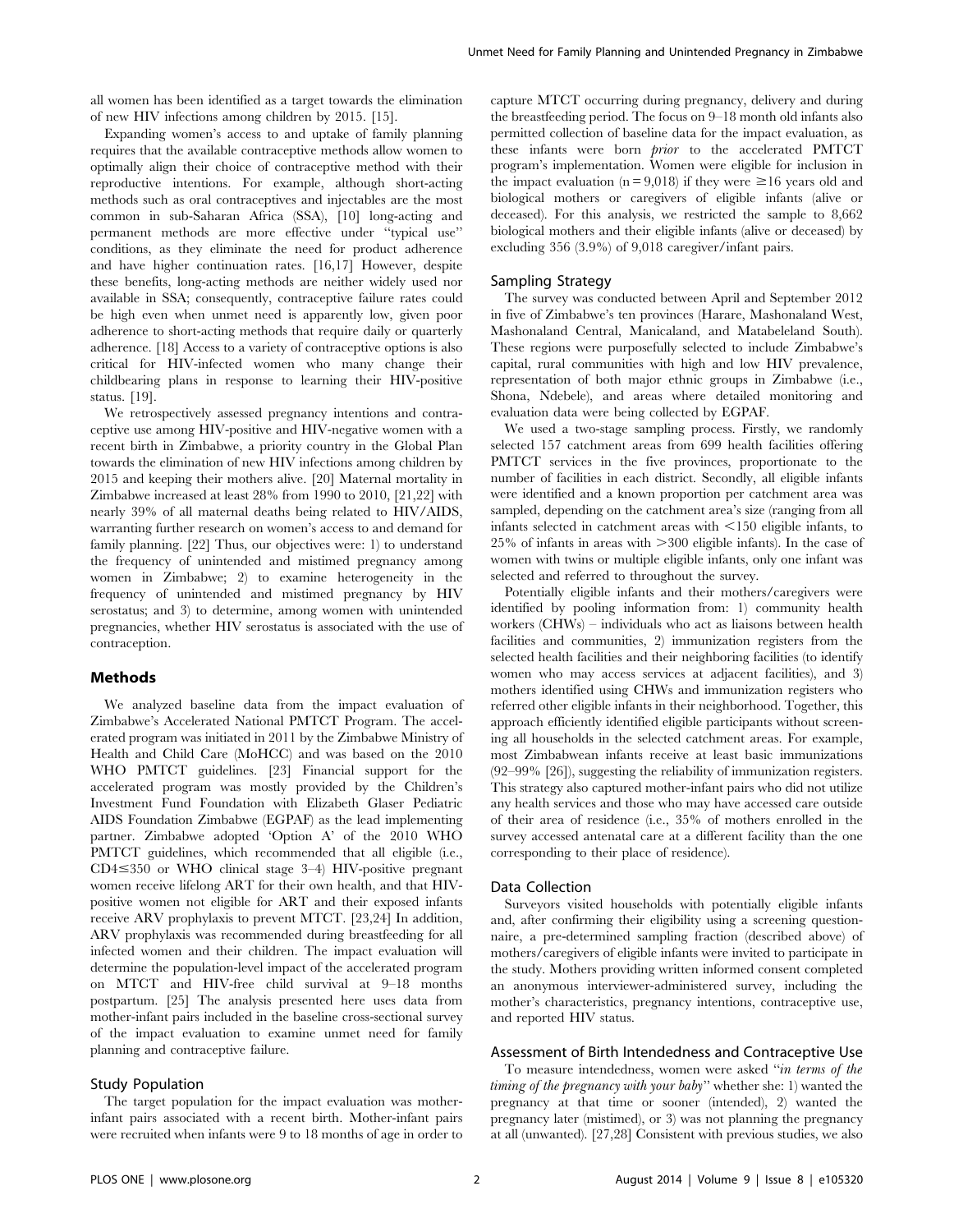included a combined category of unintended pregnancy, which included both mistimed and unwanted pregnancies, irrespective of whether contraception was being used. [28,29] Women were also asked whether they were using "any method to prevent or avoid pregnancy'' before they found out they were pregnant; however, the specific contraceptive method type was not assessed. Three mothers (0.03%) with missing data on birth intendedness were excluded from the analysis.

We distinguished between women that presumably experienced a contraceptive failure (i.e., reported that their pregnancy was unwanted or mistimed and that they were using contraception prior to the pregnancy) and those who had an unmet need for family planning (i.e., reported that their pregnancy was unwanted or mistimed and that they were not using contraception prior to the pregnancy). Note that this definition of unmet need includes all women, not just those who were married or in union, which is the definition typically used. [10].

#### Assessment of HIV Status

Women were asked about their HIV serostatus prior to learning that they were pregnant, during pregnancy and labor and delivery, and in the 9 to 18 month interval between delivery and the survey. We created a 3-level variable to indicate whether women reported that they were: 1) HIV negative or of unknown status, 2) HIVinfected and aware of their status prior to learning about the pregnancy (HIV-infected aware); or 3) HIV-infected but unaware of their status prior to learning about the pregnancy (HIV-infected unaware). This last group of women reported that they learned their HIV positive status after learning that they were pregnant. We also examined a binary variable of HIV negative or unknown status versus HIV-positive.

#### Covariates

We hypothesized that several covariates, which are likely to have temporally preceded the pregnancy and birth, might also be associated with HIV status, birth intendedness, and/or contraceptive use. They were therefore considered for inclusion in multivariable models as potential confounders: province, mother's age (years), marital status, whether the woman has a regular sexual partner, highest educational level of the woman and male partner (if applicable), ethnicity, religion, household size, whether the mother or mother-in-law lives in the household, the building materials of the best building on the homestead, and lifetime births (including stillbirths). In addition, we created a household asset index using a principal component analysis (PCA) with a polychoric correlation matrix based on ownership of the following household assets: electricity, refrigerator, stove, drinking tap water in the house, livestock, bicycle, motorcycle, car/truck, scotch cart, wheelbarrow, telephone, radio, and television. [30] PCA is a multivariable statistical technique used to reduce a set of correlated variables into fewer dimensions, and avoids the assumptions inherent with a simple summation of assets, namely that all assets are of equal value. [31,32] The first principal component was used as the asset index, [31] which was divided into quartiles for the analysis. We also created two control variables to indicate whether the infant was alive and the infant's age in months at the time of the survey (or age the infant would have been, if deceased), indicative of the elapsed time between the pregnancy and the interview. These variables were included to account for potential reporting and recall biases. No more than 1% of any covariate was missing.

#### Statistical Analysis

We first performed basic descriptive analyses, including a comparison of baseline characteristics stratified by intendedness of the birth. We then examined intendedness of the birth and contraception use by reported HIV status at the time of the pregnancy.

To determine the association between HIV status and lack of contraceptive use (to understand whether specific groups should be preferentially targeted for future family planning interventions), we constructed a Poisson regression model with HIV status as the exposure and lack of contraceptive use before pregnancy (yes/no) as the outcome, and limited the analysis to women who reported unintended births (unwanted and mistimed). In this model, with cross-sectional data, the exponentiated parameter estimates represent prevalence ratios (PR), a conservative and more interpretable measure of association (compared to the odds ratio) given the frequency of the outcome (47.8% of women with an unintended pregnancy were not using contraception). [33,34,35] We ran the model with both a 3-level and binary categorization of HIV status; the adjusted model with the binary categorization yielded similar results to the 3-level categorization so we present the model with the 3-level variable only.

To construct the adjusted regression model, for each covariate, we assessed the presence of a statistical interaction with HIV status to determine whether any interaction terms should be added to the multivariable model. The fully adjusted model contains all covariates specified a priori for inclusion (e.g., age), those that changed the log effect estimate by 10% or more (confounders), and those that were strongly associated with the outcome. We checked for multicollinearity between HIV status and other covariates in the fully adjusted model; indicators with variance inflation factors .10 were excluded from models. [36] We present PRs and 95% confidence intervals (CI) computed with linearized standard errors to account for the sample design. The data were analyzed in STATA 12 (College Station, Texas) and were weighted to account for the varying sampling fraction by catchment area and 1.1% survey non-response.

#### Human Subjects Protection

This study was approved by the Medical Research Council of Zimbabwe and the ethical review boards at the University of California, Berkeley and the University College London.

#### Results

#### Participant Characteristics

The weighted population size was 8,797 mothers of infants who were or would have been between 9 and 18 months old at the time of the survey (based on 8,659 observations). Overall, 99.3% of infants were alive with an average age of 14 months. The average age of women was 26.7 years, 92.8% were married or had a regular sexual partner, and they had an average of 2.7 lifetime births (Table 1).

Of the 8,797 births, 3,090 (35.1%) were reported as unintended, including 808 (9.2%) mistimed births and 2,282 (25.9%) unwanted births. Women who reported that their pregnancy was unintended were significantly different in bivariate analyses from women who reported that their pregnancy was intended. Compared to women with intended births, women with unintended births were less likely to live in Harare (15.4% v. 18.6%), less likely to be married or have a main sexual partner (88.2% vs. 95.2%), less likely to have completed O-Level studies (36.3% v. 43.4%), had larger household sizes (5.4 vs. 5.0 people), were more likely to live with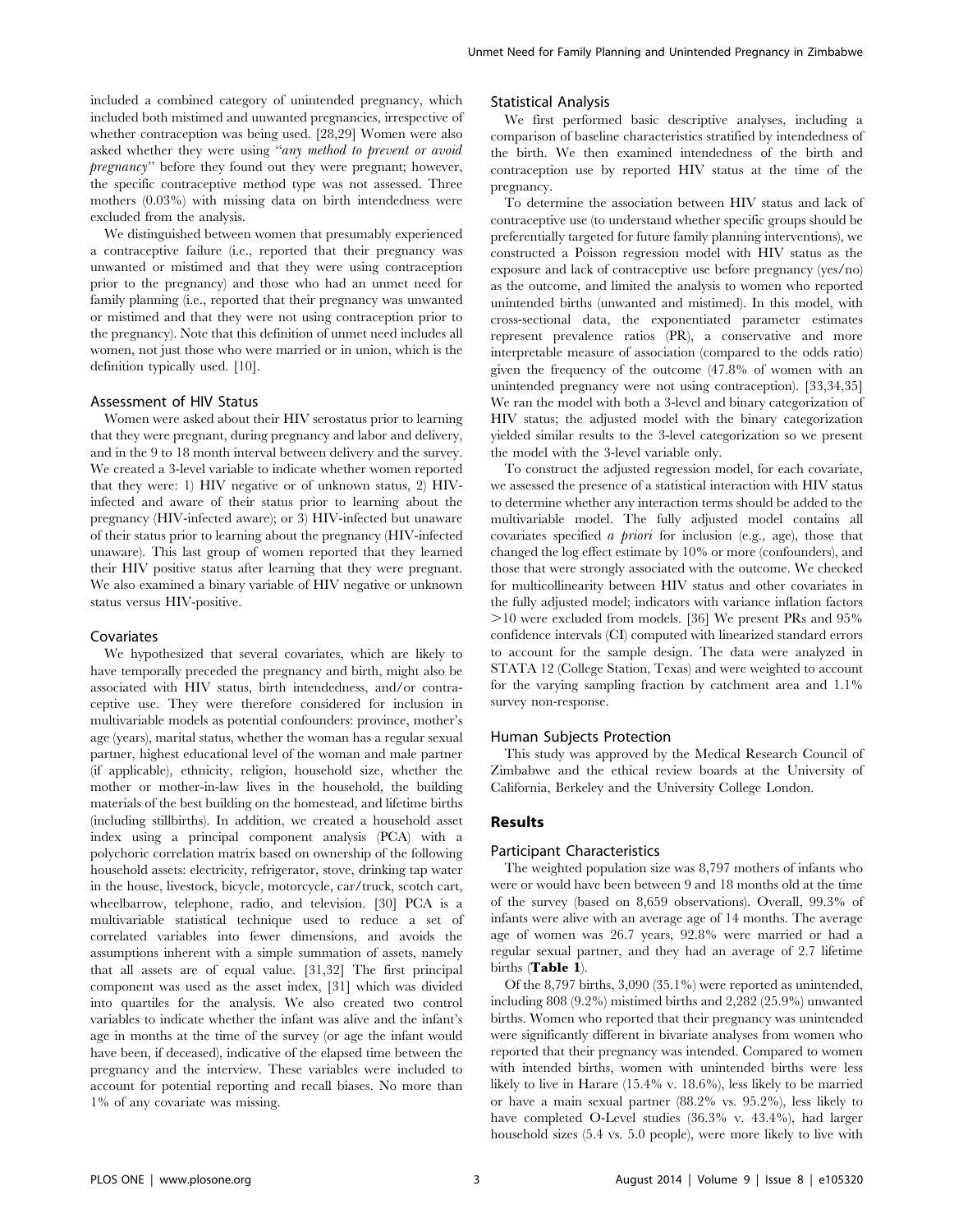Table 1. Sociodemographic characteristics of study participants, Zimbabwe, 2012.

| Characteristic                               | Total $(N = 8,797)$ |                        | Birth Intention <sup>b</sup> |        |                               |        |  |
|----------------------------------------------|---------------------|------------------------|------------------------------|--------|-------------------------------|--------|--|
|                                              |                     | Intended $(N = 5,707)$ |                              |        | Unwanted/Mistimed (n = 3,090) |        |  |
|                                              | N                   | (%)                    | N                            | (%)    | N                             | (%)    |  |
| Province                                     |                     |                        |                              |        |                               |        |  |
| Harare                                       | 1,536               | (17.5)                 | 1,061                        | (18.6) | 475                           | (15.4) |  |
| Manicaland                                   | 3,564               | (40.5)                 | 2,344                        | (41.1) | 1,219                         | (39.5) |  |
| <b>Mashonaland Central</b>                   | 1,504               | (17.1)                 | 970                          | (17.0) | 534                           | (17.3) |  |
| Mashonaland West                             | 1,338               | (15.2)                 | 858                          | (15.0) | 480                           | (15.5) |  |
| Matabeleland South                           | 856                 | (9.7)                  | 474                          | (8.3)  | 382                           | (12.4) |  |
| Age, years (mean, SE)                        | 26.7 (0.09)         |                        | 26.8(0.10)                   |        | 26.6(0.15)                    |        |  |
| Marital status                               |                     |                        |                              |        |                               |        |  |
| Married                                      | 7,922               | (90.1)                 | 5,324                        | (93.4) | 2,598                         | (84.1) |  |
| Divorced, separated, or widowed              | 563                 | (6.4)                  | 253                          | (4.4)  | 309                           | (10.0) |  |
| Never married                                | 306                 | (3.5)                  | 125                          | (2.2)  | 181                           | (5.9)  |  |
| Married or has a regular sexual partner      | 8,156               | (92.8)                 | 5,431                        | (95.2) | 2,725                         | (88.2) |  |
| Education, highest completed                 |                     |                        |                              |        |                               |        |  |
| No education                                 | 274                 | (3.1)                  | 189                          | (3.3)  | 85                            | (2.8)  |  |
| Primary school (Standard 7)                  | 2,457               | (27.9)                 | 1,496                        | (26.2) | 961                           | (31.1) |  |
| Some secondary school                        | 2,468               | (28.1)                 | 1,545                        | (27.1) | 923                           | (29.9) |  |
| "O" Level or higher (Grade 11)               | 3,595               | (40.9)                 | 2,475                        | (43.4) | 1,121                         | (36.3) |  |
| Ethnicity                                    |                     |                        |                              |        |                               |        |  |
| Shona                                        | 7,346               | (83.5)                 | 4,878                        | (85.5) | 2,469                         | (79.9) |  |
| Ndebele                                      | 586                 | (6.7)                  | 326                          | (5.7)  | 260                           | (8.4)  |  |
| Kalanga/Other                                | 862                 | (9.8)                  | 500                          | (8.8)  | 362                           | (11.7) |  |
| Household size (mean, SE)                    | 5.2(0.05)           |                        | 5.0(0.05)                    |        | 5.4 (0.06)                    |        |  |
| Lives with mother or mother-in-law           | 1,563               | (17.8)                 | 910                          | (16.0) | 654                           | (21.2) |  |
| Asset Index (quartile)                       |                     |                        |                              |        |                               |        |  |
| 1st (lowest)                                 | 2,459               | (28.0)                 | 1,564                        | (27.4) | 896                           | (29.0) |  |
| 2nd                                          | 1,628               | (18.5)                 | 1,070                        | (18.8) | 558                           | (18.1) |  |
| 3rd                                          | 2,021               | (23.0)                 | 1,259                        | (22.1) | 762                           | (24.7) |  |
| 4th (highest)                                | 2,684               | (30.5)                 | 1,811                        | (31.7) | 873                           | (28.3) |  |
| Lifetime births (mean, SE)                   | 2.7(0.04)           |                        | 2.6(0.04)                    |        | 2.8(0.05)                     |        |  |
| Infant alive                                 | 8,733               | (99.3)                 | 5,665                        | (99.3) | 3,069                         | (99.3) |  |
| Infant's age, months (mean, SE) <sup>c</sup> | 13.7 (0.04)         |                        | 13.7(0.05)                   |        | 13.6 (0.06)                   |        |  |

doi:10.1371/journal.pone.0105320.t001

their mother or mother-in-law (21.2% vs. 16.0%), and had more lifetime births (2.8 vs. 2.6 births).

One thousand and fifty-nine (12.0%) women reported being HIV-positive at the time of the survey; of these, 584 (55.1%) were aware of their HIV-positive serostatus before the pregnancy and the remaining 475 (44.9%) learned their HIV-positive status during or after pregnancy.

#### Birth Intendedness and HIV status

Overall, 3,549 (40.3%) women were using contraception prior to learning that they were pregnant. Of the 3,090 women who reported that their pregnancy was unintended, 1,477 (47.8%) reported using a contraceptive method prior to pregnancy; these women presumably experienced contraceptive failure (16.8% of all births). The remaining 1,613 (52.2%) women who reported that their pregnancy was unintended reported not using a contraceptive method prior to learning that they were pregnant; these

women presumably had an unmet need for family planning (18.3% of all births).

The proportion of women reporting that their pregnancies were unintended was similar between women who reported that they were HIV-positive prior to their pregnancy and those who learned that they were HIV-positive after they learned that they were pregnant (44.1% vs. 45.9%, Table 2). However, overall, women who reported that they were HIV-infected were significantly more likely to report that their pregnancy was unintended compared to women who reported that they were HIV-uninfected (44.9% vs.  $33.8\%, p<0.01$ ).

#### HIV Status and Contraception Use Among Women with Unintended Births

The prevalence of unintended births is presented in Figure 1, stratified by HIV status and contraceptive use prior to pregnancy. Among HIV-positive women who reported that their pregnancy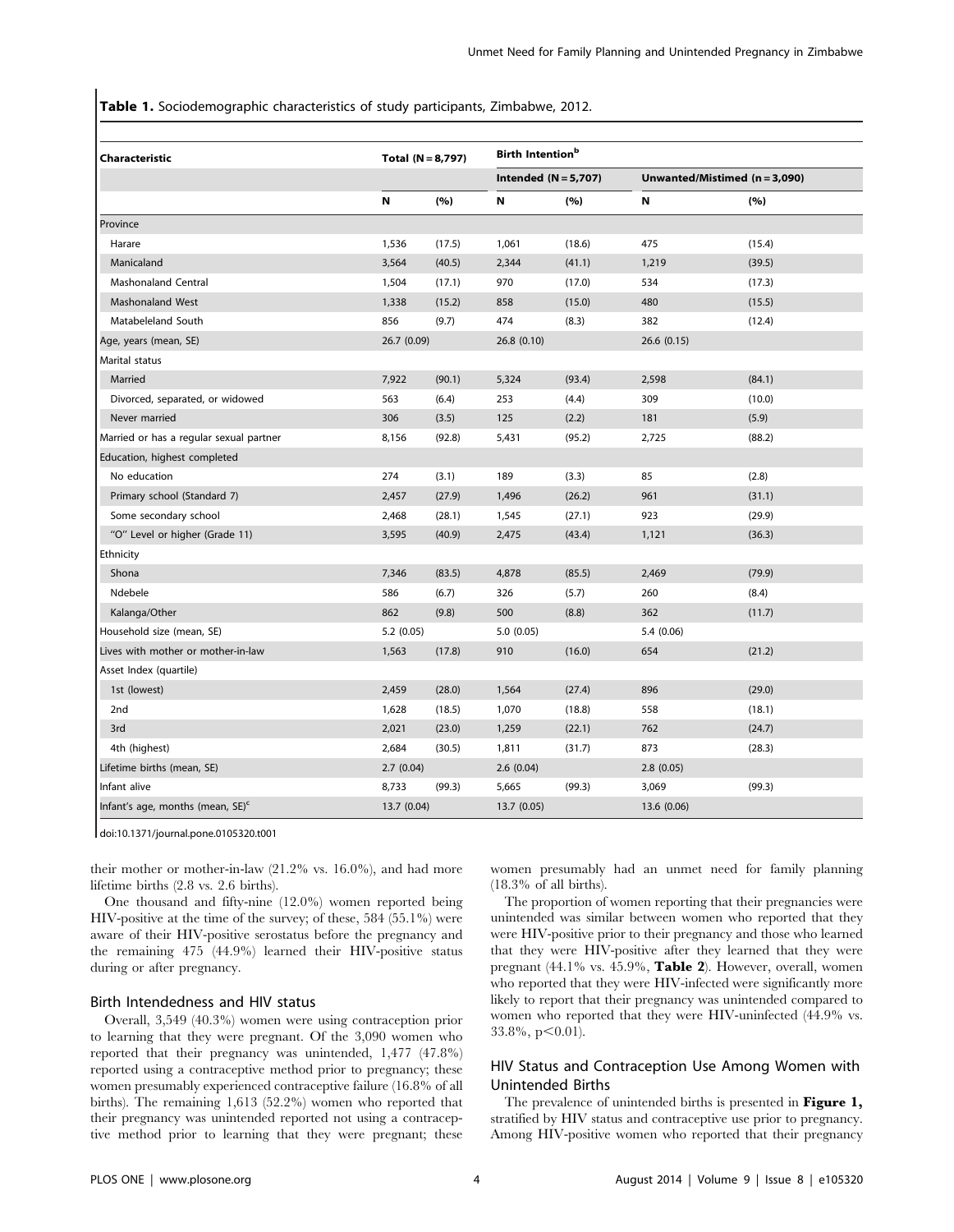| Characteristic                                                                                                                                                                                                                                                                                                                                                                                                                                                                                                        | Overall $(N = 8,797)$ |        |       | $HIV$ -negative $(N = 7,738)$ |     | $HIV$ positive $(N=1059)^b$            |                 |                               |
|-----------------------------------------------------------------------------------------------------------------------------------------------------------------------------------------------------------------------------------------------------------------------------------------------------------------------------------------------------------------------------------------------------------------------------------------------------------------------------------------------------------------------|-----------------------|--------|-------|-------------------------------|-----|----------------------------------------|-----------------|-------------------------------|
|                                                                                                                                                                                                                                                                                                                                                                                                                                                                                                                       |                       |        |       |                               |     | Aware of status (N = 584) <sup>c</sup> |                 | Unaware of status $(N = 475)$ |
|                                                                                                                                                                                                                                                                                                                                                                                                                                                                                                                       | z                     | శి     | z     | శి                            | z   | శి                                     | z               | శ                             |
| Intendedness of the birth                                                                                                                                                                                                                                                                                                                                                                                                                                                                                             |                       |        |       |                               |     |                                        |                 |                               |
| Intended                                                                                                                                                                                                                                                                                                                                                                                                                                                                                                              | 5,707                 | (64.9) | 5,124 | (66.2)                        | 326 | (55.9)                                 | 257             | (54.1)                        |
| Unintended                                                                                                                                                                                                                                                                                                                                                                                                                                                                                                            | 3,090                 | (35.1) | 2,614 | (33.8)                        | 258 | (44.1)                                 | 218             | (45.9)                        |
| Unwanted                                                                                                                                                                                                                                                                                                                                                                                                                                                                                                              | 2,282                 | (25.9) | 1,901 | (24.6)                        | 203 | (34.8)                                 | 178             | (37.5)                        |
| Mistimed                                                                                                                                                                                                                                                                                                                                                                                                                                                                                                              | 808                   | (9.2)  | 714   | (9.2)                         | 55  | (9.4)                                  | $\overline{4}$  | (8.4)                         |
| Using contraception before pregnancy                                                                                                                                                                                                                                                                                                                                                                                                                                                                                  | 3,549                 | (40.3) | 3,047 | (39.4)                        | 299 | (51.2)                                 | 203             | (42.7)                        |
| Jnintended birth and using contraception before pregnancy                                                                                                                                                                                                                                                                                                                                                                                                                                                             | 1,477                 | (16.8) | 1,217 | (15.7)                        | 149 | (25.6)                                 | $\overline{11}$ | (23.3)                        |
| "Meighted counts and proportions presented in the table. Numbers may not sum to column totals due to missing data. Percentages may not add to 100 due to rounding.<br>All women were ≥16 years old and biological mothers of infants (alive or deceased) born 9 to 18 months prior to the interview.ª<br>'Participant reported that she was aware of her HIV-positive serostatus prior to the pregnancy.<br>he infant.<br><sup>b</sup> Self-reported HIV-positive at any point before, during, or after delivery of t |                       |        |       |                               |     |                                        |                 |                               |

Unmet Need for Family Planning and Unintended Pregnancy in Zimbabwe

was unintended, there was no difference in pre-pregnancy contraception use for women who did and did not know their HIV-positive status in advance of their pregnancy (58.0% vs. 50.8%,  $p = 0.23$ ). However, overall, 54.7% of women who reported that they were HIV-positive (regardless of when they learned their status) were using contraception prior to the pregnancy compared to 46.6% of women who reported that they were HIV-negative  $(p<0.01)$ . After adjustment for covariates, there was no association between self-reported HIV status and lack of contraception use prior to pregnancy (compared to HIVnegative women, HIV-infected aware of their status before the pregnancy:  $PR_a = 0.87, 95\% \text{ CI: } 0.73, 1.04$ ; HIV-infected unaware of their status before the pregnancy:  $PR_a = 0.97$ ,  $95\%$  CI: 0.82,1.15, Table 3).

### Discussion

In this study, we found that the unmet need for family planning and contraceptive failure contribute to unintended pregnancies among women in Zimbabwe. Overall, 35% of women with a recent birth in this population-based sample from five provinces reported that their pregnancy was unintended, which is likely a conservative estimate given the potential for underreporting unintended births. [29] Among these women, more than half had an unmet need for family planning and the other half were using a contraceptive method prior to pregnancy and presumably experienced a contraceptive failure. These data highlight the urgent need for women's access to effective methods that align with pregnancy intentions and that reduce or eliminate the need for daily adherence, including long-acting reversible contraception (LARC). Fortunately, international donors such as the UK Department for International Development (DFID) have recently prioritized increasing the supply of and demand for LARC methods in Zimbabwe. Furthermore, increasing women's access to and utilization of free comprehensive family planning services is an objective of the Ministry of Health and Child Care and the Zimbabwe National Family Planning Council. [37,38].

These data are complimentary to the most recent Demographic and Health Survey (DHS), which optimistically found a low unmet need for family planning (13%) and a high prevalence of modern contraceptive use (57%) among women who are married or in union in Zimbabwe. [10,21] In our study, more than half of the women with an unintended pregnancy had an unmet need for contraception according to our definition – representing 18% of the nearly 8,800 births in the sample. It is not surprising that our estimate of unmet need is different than DHS given that our survey asked women to reflect upon their recent birth, rather than their future fertility preferences. Furthermore, our study includes both unmarried and married women, whereas DHS assesses unmet need only among women who are married or in union, a group whose contraceptive needs and reproductive intentions are likely very different from those of unmarried women. When we limit our analysis to married women, we find that 16% have an unmet need for family planning (data not shown). Thus, after acknowledging the different sample compositions of DHS and our survey, it is valuable to have two large-scale representations of unmet need in Zimbabwe.

The second objective of our study was to examine heterogeneity in the frequency of unintended pregnancy by HIV serostatus. We found that nearly half of HIV-infected women were unaware of their status when they became pregnant, and that the prevalence of unintended births was more than 10 percentage points higher among women who reported that they were HIV-infected at any point in time compared to those who reported that they were

doi:10.1371/journal.pone.0105320.t002

doi:10.1371/journal.pone.0105320.t002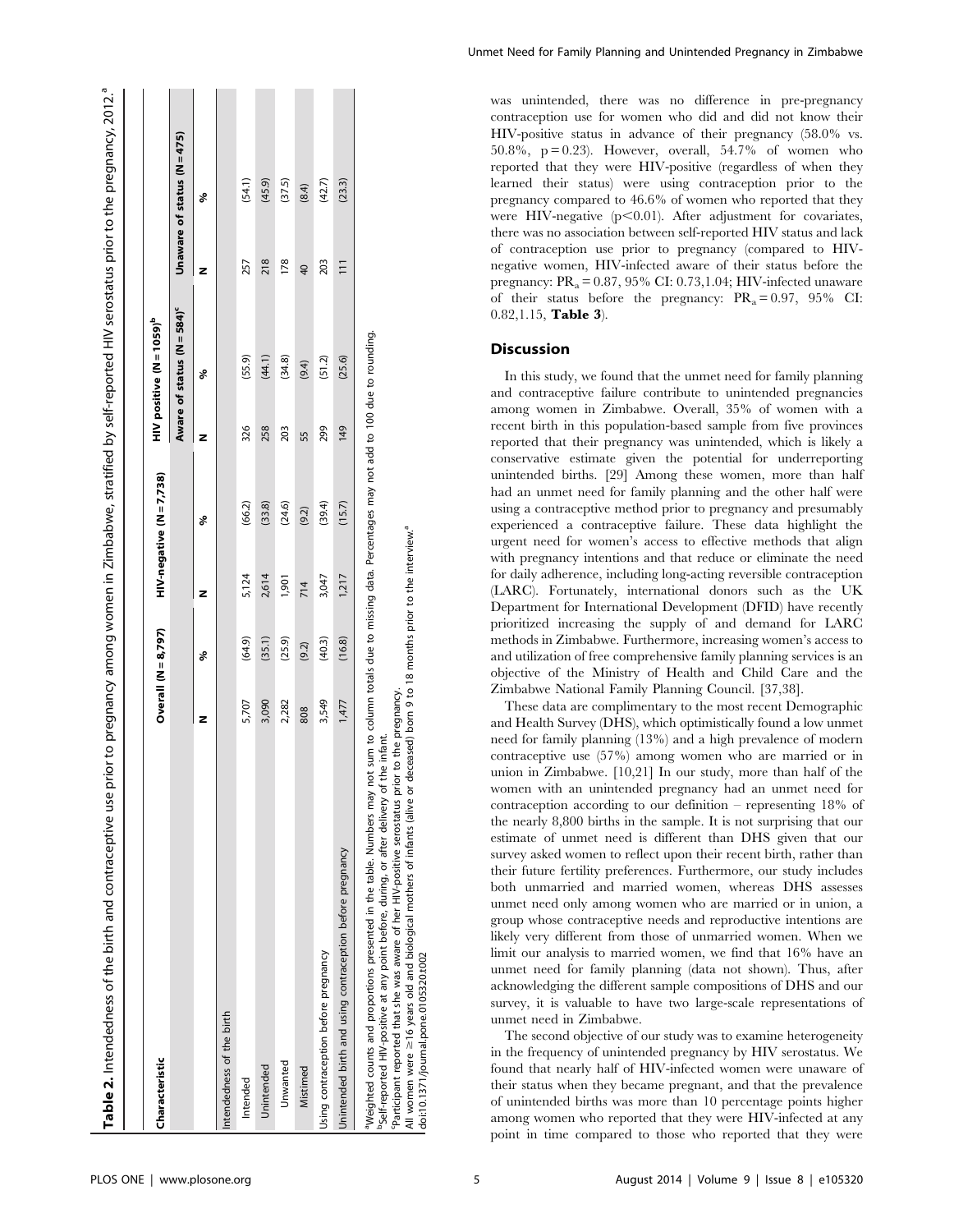

Figure 1. Unintended pregnancy among 8,797 women with a recent birth, stratified by contraceptive use prior to pregnancy and self-reported HIV serostatus, Zimbabwe, 2012. The total column height represents the overall percentage of births that were reported to have been unintended (unwanted or mistimed); the white portion represents the percent of women who were not using contraception prior to the pregnancy (unmet need) and the black portion represents the percent of women who reported using contraception before pregnancy (presumed contraceptive failures)<sup>a</sup>. a. Percentages of unmet need and contraception use may not sum to column totals due to rounding. doi:10.1371/journal.pone.0105320.g001

HIV-uninfected. Contrary to our expectations, there was little difference in the proportion of unintended births between women who were HIV-infected and aware of their status before they learned that they were pregnant and women who were HIVinfected but learned their serostatus later. This underscores previous reports that for some women, the desire to have children remains strong despite an HIV diagnosis. [19,39,40] However, we must nevertheless consider that our study retrospectively assessed pregnancy intention and may be subject to reporting bias, especially if HIV-infected women are differentially counseled to delay or avoid childbearing and over-report unintended pregnancy.

Our final objective was to determine whether HIV serostatus was associated with the lack of contraceptive use prior to pregnancy among women who had an unintended birth. The underlying assumption was that HIV-infected women may have worse access to or demand for contraception than HIV negative women, potentially due to barriers accessing and/or utilizing family planning services or fear of stigma from providers. [41,42,43] Overall, we found that approximately half of women with unintended births were actively trying to avoid pregnancy and presumably experienced contraceptive failure. Furthermore, in our adjusted model, there was no association between selfreported HIV status and contraception use, suggesting that, in Zimbabwe, the challenges to obtaining effective contraception apply equally to both HIV-uninfected and HIV-infected women, regardless of when they learned their serostatus. Nevertheless, as increasing numbers of HIV-infected pregnant women are placed on ART for life under PMTCT 'Option B+', [44] it will be essential to monitor whether contraceptive availability and the

Table 3. Association between HIV serostatus and lack of contraceptive method use before pregnancy among women with unintended births, Zimbabwe, 2012.<sup>a</sup>

| HIV serostatus                                   | Unintended birth and not using<br>contraception before pregnancy |        | Unadiusted |                 | Adjusted  |                          |
|--------------------------------------------------|------------------------------------------------------------------|--------|------------|-----------------|-----------|--------------------------|
|                                                  | N                                                                | $\%$   | <b>PR</b>  | 95% CI          | <b>PR</b> | 95% CI                   |
| HIV-negative/unknown                             | 1,397                                                            | (53.4) |            | $\qquad \qquad$ |           | $\overline{\phantom{0}}$ |
| HIV positive, aware of status before pregnancy   | 108                                                              | (42.0) | 0.79       | (0.65, 0.95)    | 0.87      | (0.73, 1.04)             |
| HIV-positive, unaware of status before pregnancy | 107                                                              | (49.2) | 0.92       | (0.78, 1.09)    | 0.97      | (0.82, 1.15)             |

PR: prevalence ratio; CI: confidence interval.

doi:10.1371/journal.pone.0105320.t003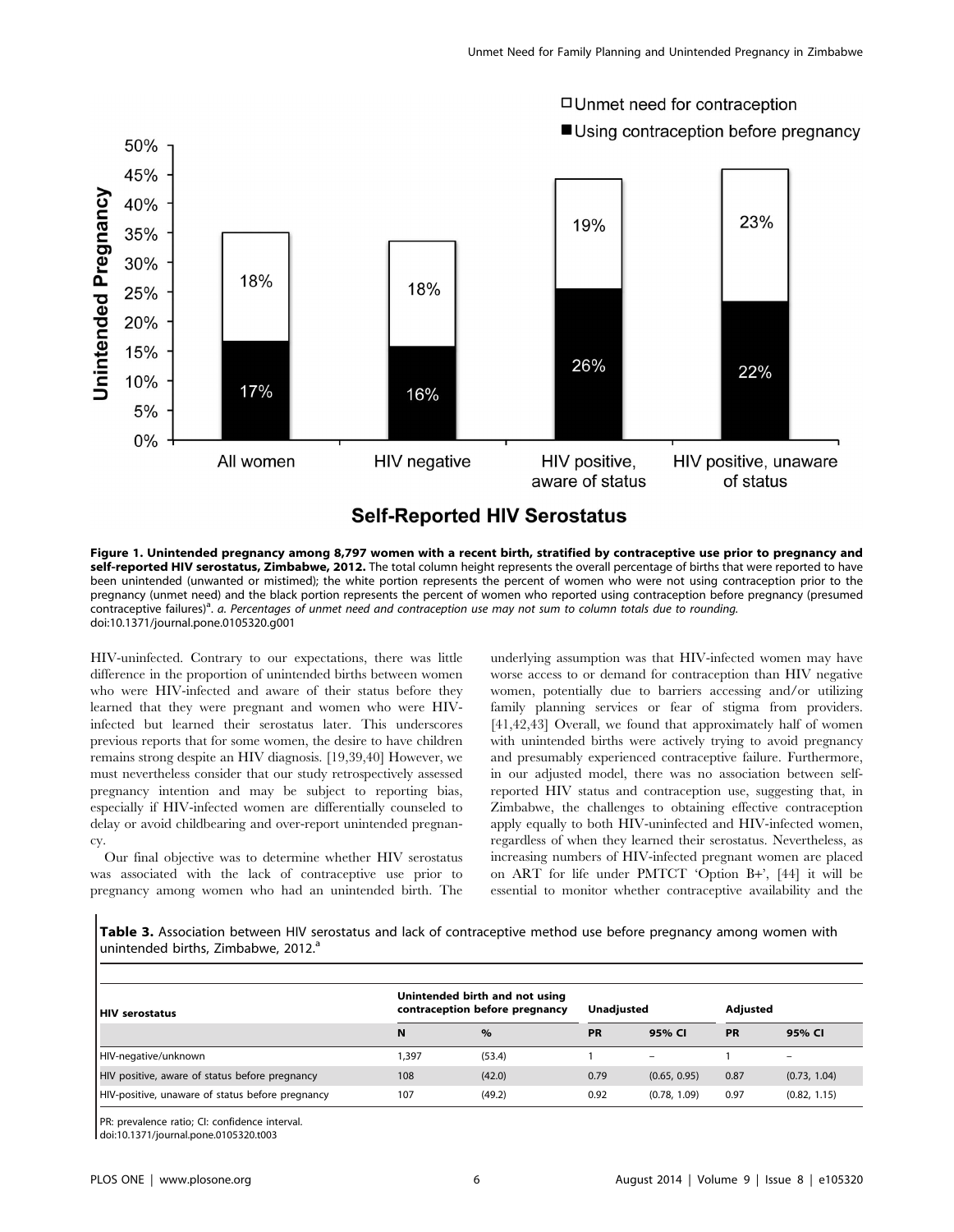method mix meets the reproductive needs of women living with HIV infection who are also on ART. [45].

Our study analyzed baseline data from a PMTCT impact evaluation that was not specifically designed to examine contraceptive use and pregnancy intentions. Thus, in the absence of prospective contraceptive use data, we assumed that women who reported that their pregnancy was unwanted or mistimed and who reported using contraception prior to the pregnancy experienced a contraceptive failure. In addition, we did not have data about which contraceptive method women were using at the time of their pregnancy, as women were only asked about their current contraceptive method after the birth of their infant. Our survey data indicate that 75% of women who were currently using a contraceptive method at the time of the survey, after their baby was born, were using oral contraceptives (data not shown). This is consistent with data from the 2010–2011 DHS which found that that oral contraceptives were the predominant contraceptive method in Zimbabwe, used by 72% of all women who are married or in union and who use any modern method of contraception. [21] Methods that do not require daily adherence are comparatively uncommon in Zimbabwe. For example, among women who are married or in union and who use any modern method, only 14% use injectables and fewer than 5% of women use longacting methods like intrauterine devices and implants. [21] Thus, although we cannot be certain, it is very likely that the majority of women who potentially experienced a contraceptive failure in our study were using oral contraceptives. Although oral contraceptives are known to have higher typical use failure rates than injectables or long-acting methods, [46] we also must acknowledge the possibility that among HIV-infected women, ART reduces the effectiveness of some types hormonal contraception, an issue that is the ongoing subject of scientific inquiry. [47].

Another limitation of our analysis was that women whose pregnancies ended in miscarriage or abortion were not included in the study. In addition, we assessed HIV status by self-report and our pregnancy intention measure was simple although widely used, including in DHS. Further, our analysis of factors associated with the lack of contraceptive use was cross-sectional and we therefore cannot make inferences about the direction of effect (i.e., temporality) or causation. However, all covariates were purposefully selected to have a high probability of being valid before the

#### References

- 1. UNAIDS (2010) Report on the Global AIDS Epidemic. Geneva. Available: [http://www.unaids.org/globalreport/Global\\_report.htm](http://www.unaids.org/globalreport/Global_report.htm). Accessed 2014 July 24.
- 2. World Health Organization (2011) Global HIV/AIDS Response: Epidemic update and health sector progress towards Universal Access. Progress Report 2011. Geneva. Available: [http://whqlibdoc.who.int/publications/2011/](http://whqlibdoc.who.int/publications/2011/9789241502986_eng.pdf) [9789241502986\\_eng.pdf.](http://whqlibdoc.who.int/publications/2011/9789241502986_eng.pdf) Accessed 2014 July 24.
- 3. UNAIDS (2012) Report on the Global AIDS Epidemic. Geneva. Available: [http://www.unaids.org/en/media/unaids/contentassets/documents/](http://www.unaids.org/en/media/unaids/contentassets/documents/epidemiology/2012/gr2012/20121120_UNAIDS_Global_Report_2012_with_annexes_en.pdf) [epidemiology/2012/gr2012/20121120\\_UNAIDS\\_Global\\_Report\\_2012\\_with\\_](http://www.unaids.org/en/media/unaids/contentassets/documents/epidemiology/2012/gr2012/20121120_UNAIDS_Global_Report_2012_with_annexes_en.pdf) [annexes\\_en.pdf](http://www.unaids.org/en/media/unaids/contentassets/documents/epidemiology/2012/gr2012/20121120_UNAIDS_Global_Report_2012_with_annexes_en.pdf). Accessed 2014 July 24.
- 4. World Health Organization, UNICEF, Interagency Task Team of Prevention of HIV Infection in Pregnant Women, Mothers, and their Children (2007) Guidance on Global Scale-Up of the Prevention of Mother to Child Transmission of HIV. Geneva. Available: [http://www.unicef.org/aids/files/](http://www.unicef.org/aids/files/PMTCT_enWEBNov26.pdf) [PMTCT\\_enWEBNov26.pdf](http://www.unicef.org/aids/files/PMTCT_enWEBNov26.pdf). Accessed 2014 July 24.
- 5. Wilcher R, Petruney T, Reynolds HW, Cates W (2008) From effectiveness to impact: contraception as an HIV prevention intervention. Sexually transmitted infections 84 Suppl 2: ii54–60.
- 6. Reynolds HW, Janowitz B, Wilcher R, Cates W (2008) Contraception to prevent HIV-positive births: current contribution and potential cost savings in PEPFAR countries. Sexually transmitted infections 84 Suppl 2: ii49–53.
- 7. Petruney T, Robinson E, Reynolds H, Wilcher R, Cates W (2008) Contraception is the best kept secret for prevention of mother-to-child HIV transmission. Bulletin of the World Health Organization 86: B.

pregnancy (e.g., marital status, education, religion) and so we do not believe that this is a significant concern. There may also be unmeasured confounders and endogeneity that would bias our estimates of effect, which must be considered when interpreting the results. Finally, deceased mothers are not included in the analysis; these women may be more likely to have been HIVinfected, which would result in our sample of HIV-infected women being under-representative of all HIV-infected mothers. This would also bias our data about intendedness of the birth and contraceptive use. Nevertheless, our analysis has significant strengths, including a large and representative sample and the use of a validated question to determine birth intendedness.

Family planning is important in its own right: it is wellestablished that modern contraceptive methods prevent unintended pregnancies, reduce maternal and infant morbidity and mortality, and have other significant social and economic benefits. [48] It is also clear that a better understanding of HIV positive women's fertility intentions and ensuring expansion of family planning services to HIV-infected non-pregnant and pregnant women is key to address WHO's second prong for PMTCT. [4] Modeling studies have suggested that there will be significant reductions in the number of HIV-exposed infants if unmet need is reduced. [14] In our study, the majority of the HIV-infected women with unintended or mistimed births were actively trying to avoid pregnancy, underscoring the need to expand access to effective family planning in Zimbabwe, including long-acting methods that are less user dependent.

#### Acknowledgments

We are grateful to all of the women and children who participated in the study. We are also indebted to Dr. Maya Petersen, Dr. Mi-Suk Kang Dufour, and Ms. Tyler Martz for their valuable contributions to the impact evaluation.

#### Author Contributions

Conceived and designed the experiments: SM RB LR FC NP AH. Performed the experiments: SM RB LR CW JD. Analyzed the data: SM RB JD. Contributed to the writing of the manuscript: SM RB LR A. Mahomva A. Mushavi CW JD FC NP AH. Designed the parent impact evaluation: SM NP FC A. Mahomva AH. Collected data: JD CW RB.

- 8. Reynolds HW, Janowitz B, Homan R, Johnson L (2006) The value of contraception to prevent perinatal HIV transmission. Sexually transmitted diseases 33: 350–356.
- 9. Yamey G, Cohen CR, Bukusi EA (2012) Meeting an unmet need for family planning. BMJ 344: e4160.
- 10. United Nations Department of Economic and Social Affairs (2011) World Contraceptive Use 2011. Available: [http://www.un.org/esa/population/](http://www.un.org/esa/population/publications/contraceptive2011/wallchart_front.pdf) [publications/contraceptive2011/wallchart\\_front.pdf.](http://www.un.org/esa/population/publications/contraceptive2011/wallchart_front.pdf) Accessed 2014 July 24.
- 11. Hladik W, Stover J, Esiru G, Harper M, Tappero J (2009) The contribution of family planning towards the prevention of vertical HIV transmission in Uganda. PloS one 4: e7691.
- 12. Sweat MD, O'Reilly KR, Schmid GP, Denison J, de Zoysa I (2004) Costeffectiveness of nevirapine to prevent mother-to-child HIV transmission in eight African countries. AIDS 18: 1661–1671.
- 13. Reynolds HW, Steiner MJ, Cates W Jr (2005) Contraception's proved potential to fight HIV. Sexually transmitted infections 81: 184–185.
- 14. Mahy M, Stover J, Kiragu K, Hayashi C, Akwara P, et al. (2010) What will it take to achieve virtual elimination of mother-to-child transmission of HIV? An assessment of current progress and future needs. Sexually transmitted infections 86 Suppl 2: ii48–55.
- 15. The Inter-agency Task Team for Prevention and Treatment of HIV Infection in Pregnant Women Mothers and their Children (2012) Preventing HIV and unintended pregnancies: strategic framework 2011–2015. New York: United Nations Population Fund. Available: [http://www.unfpa.org/webdav/site/](http://www.unfpa.org/webdav/site/global/shared/documents/publications/2012/PreventingHIV_UnintendedPregnancies_SF2011_2015.pdf) [global/shared/documents/publications/2012/PreventingHIV\\_](http://www.unfpa.org/webdav/site/global/shared/documents/publications/2012/PreventingHIV_UnintendedPregnancies_SF2011_2015.pdf) [UnintendedPregnancies\\_SF2011\\_2015.pdf.](http://www.unfpa.org/webdav/site/global/shared/documents/publications/2012/PreventingHIV_UnintendedPregnancies_SF2011_2015.pdf) Accessed: 2014 July 24.